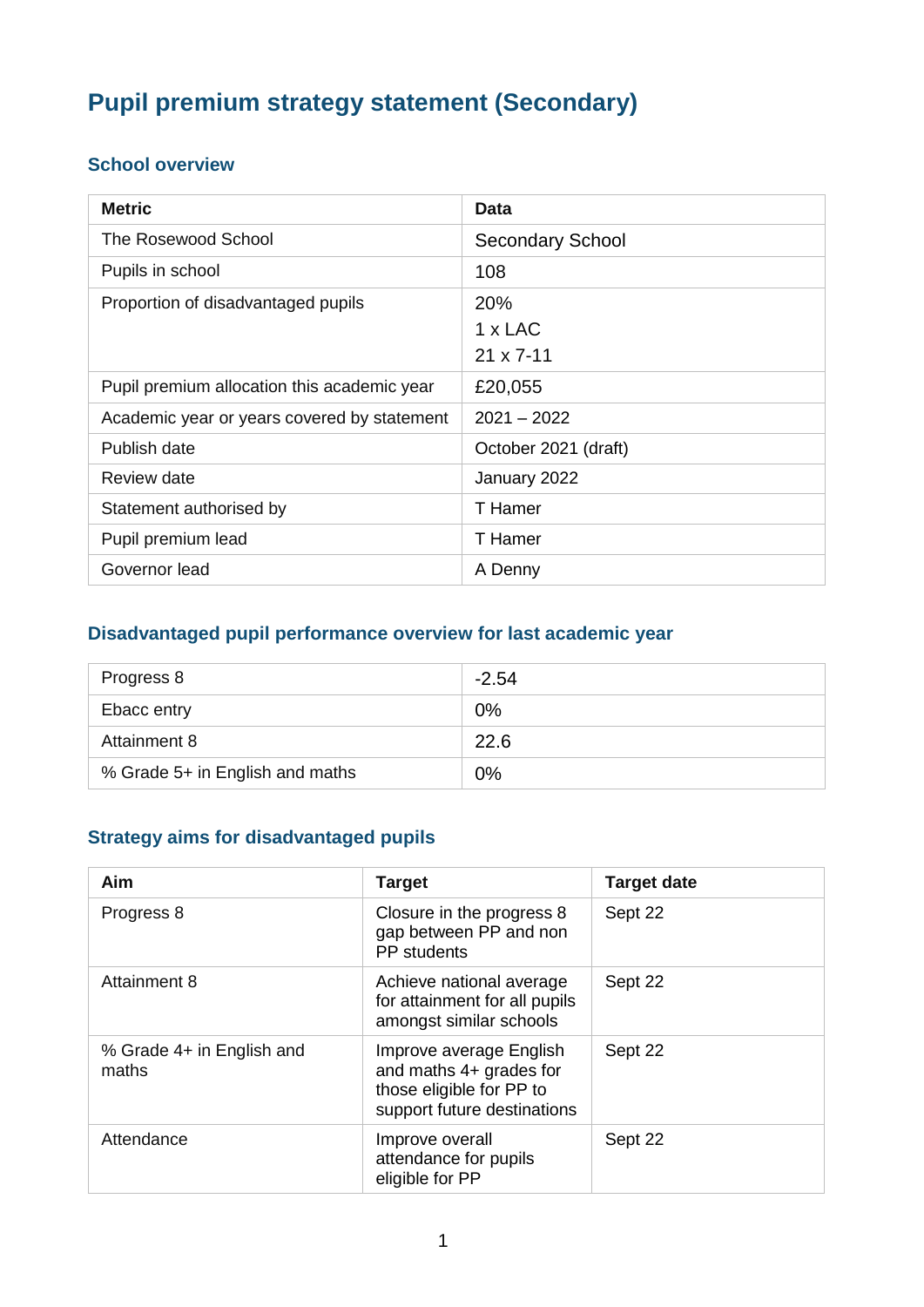| Support for extra-curricular<br>activities       | All pupils able to share<br>their experiences and<br>develop social skills to<br>support preparation for<br>adult life       | Sept 22 |
|--------------------------------------------------|------------------------------------------------------------------------------------------------------------------------------|---------|
| Support mental health and<br>emotional wellbeing | All pupils to have access<br>to counselling and<br>therapeutic support to<br>improve attendance,<br>confidence and wellbeing | Sept 22 |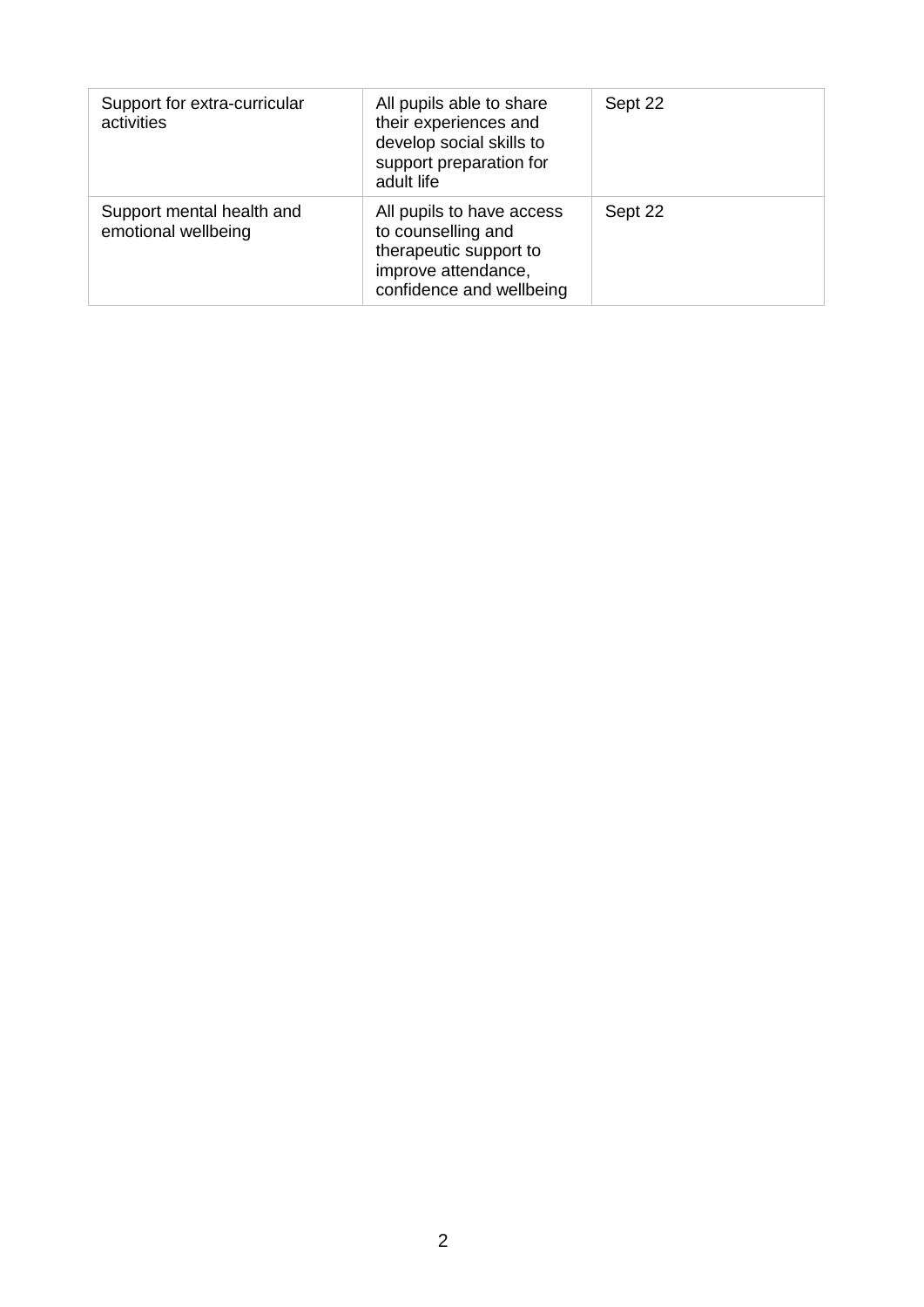### **Teaching priorities for current academic year**

| <b>Measure</b>                                   | <b>Activity</b>                                                                                                                                                                                                                                                                                                                                                                                                                                              |
|--------------------------------------------------|--------------------------------------------------------------------------------------------------------------------------------------------------------------------------------------------------------------------------------------------------------------------------------------------------------------------------------------------------------------------------------------------------------------------------------------------------------------|
| Priority 1                                       | Develop the clinical professional capacity of the service.<br>Recruitment and retention of school counsellors and<br>therapeutic staff. The Education Foundation and the<br>Department for Education support therapeutic<br>interventions and counselling for pupils who have health<br>needs, this is vital for pupil outcomes as services such as<br>CAMHs are stretched, and pupils attend The Rosewood<br>School with significant needs without support. |
| <b>Priority 2</b>                                | Introduce new subjects such as Personal Finance, Art and<br>Health & Fitness that support engagement and<br>preparation for adult life, support well-being and prevent<br>mental health issues in the future.                                                                                                                                                                                                                                                |
| Barriers to learning these<br>priorities address | Recruitment and retention                                                                                                                                                                                                                                                                                                                                                                                                                                    |
| Projected spending                               | £120,000                                                                                                                                                                                                                                                                                                                                                                                                                                                     |

#### **Targeted academic support for current academic year**

| <b>Measure</b>                                   | <b>Activity</b>                                                                                                                                                                                                                                                                                             |
|--------------------------------------------------|-------------------------------------------------------------------------------------------------------------------------------------------------------------------------------------------------------------------------------------------------------------------------------------------------------------|
| Priority 1                                       | Tutoring in core subjects (English and Maths) for<br>disadvantaged pupils, this will close knowledge gaps for<br>pupils who have had extended periods out of education.                                                                                                                                     |
| <b>Priority 2</b>                                | Where necessary match a pupils desire for post 16<br>education to a foundation subject that they can study to<br>support any applications whether that be via interest or<br>through qualification. For example, an art portfolio to<br>support an application for theatrical make up design at<br>college. |
| Barriers to learning these<br>priorities address | Health or physical need of the pupil to access additional<br>support.<br>Low levels of parental support relating to attendance.                                                                                                                                                                             |
| Projected spending                               | £40,000                                                                                                                                                                                                                                                                                                     |

#### **Wider strategies for current academic year**

| <b>Measure</b> | <b>Activity</b>                                                                                                                                                                 |
|----------------|---------------------------------------------------------------------------------------------------------------------------------------------------------------------------------|
| Priority 1     | Rebrand, change the name of the service so that pupils<br>feel more comfortable attending. Support post 16 so that<br>the current service name does not discriminate the pupil. |
| Priority 2     | Spread awareness of the service, with professionals and<br>schools across Kent. Support the digital side of the                                                                 |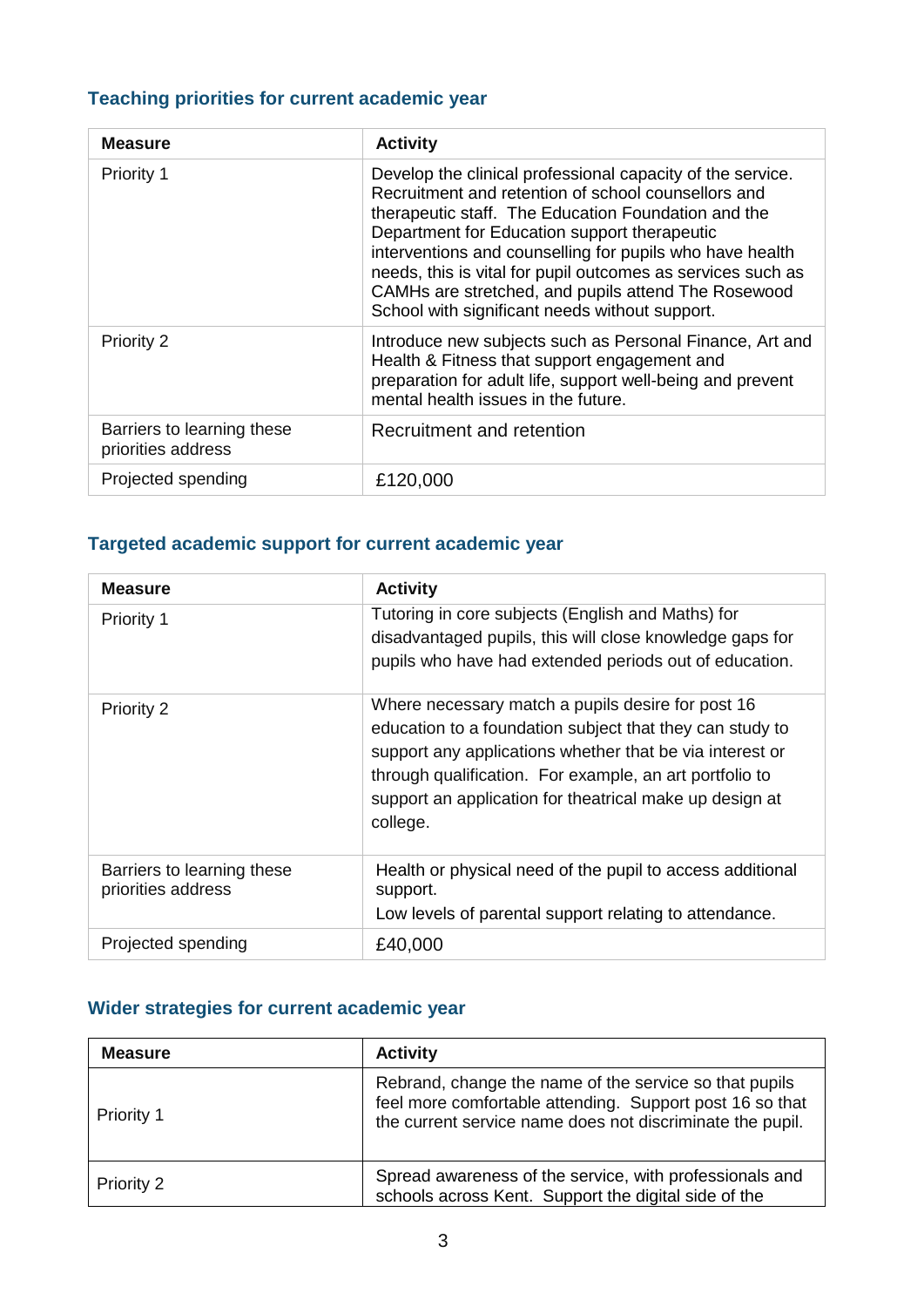| <b>Measure</b>                                   | <b>Activity</b>                                                                                                                                                   |
|--------------------------------------------------|-------------------------------------------------------------------------------------------------------------------------------------------------------------------|
|                                                  | service and brand awareness. This is because there are<br>a number of pupils in mainstream education who would<br>be eligible for a place at The Rosewood School. |
| Barriers to learning these<br>priorities address | Support from the LA<br>Time                                                                                                                                       |
| Projected spending                               | £30,000                                                                                                                                                           |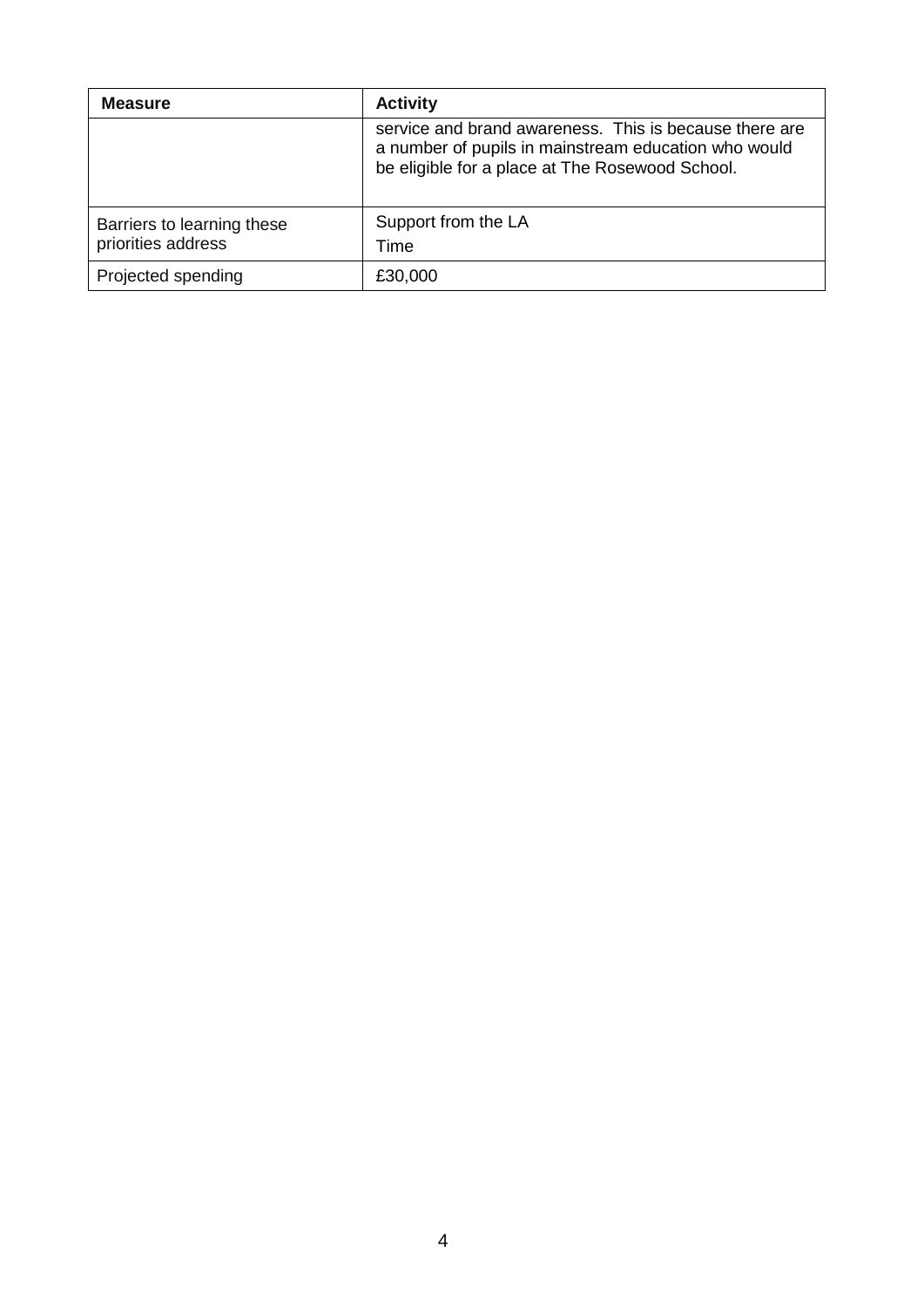### **Monitoring and implementation**

| Area             | <b>Challenge</b>                                                                                                                                                                                                                           | <b>Mitigating action</b>                                                                                                                                                                                             |
|------------------|--------------------------------------------------------------------------------------------------------------------------------------------------------------------------------------------------------------------------------------------|----------------------------------------------------------------------------------------------------------------------------------------------------------------------------------------------------------------------|
|                  | Ensuring enough time is given<br>over to allow for staff professional<br>development, teachers may have<br>to teach outside of their specialist<br>area.                                                                                   | Use of training days/sessions to<br>enhance quality first teaching.                                                                                                                                                  |
|                  | TAs to upskill in therapy based<br>interventions such as 'Drawing<br>and Talking'                                                                                                                                                          | TAs may not have the confidence or<br>skills to engage in something so<br>specific. Timing of training courses.                                                                                                      |
| Teaching         | To recruit externally or use a<br>providers to ensure that clinical<br>development is regulated and<br>staff receive their 1.5 hours<br>clinical supervision per month and<br>are registered with their<br>appropriate professional bodies | Guidance and advice from NHS<br>Foundation Trust (NELFT) or<br>Place2Be to support development of<br>this area of improvement                                                                                        |
|                  | Keep up to date with latest<br>guidance surrounding tackling<br>disadvantage                                                                                                                                                               | Executive Headteacher and a<br>senior leader to work with Kent<br>EEF and disseminate findings<br>and strategies to teaching and<br>non teaching staff                                                               |
| Targeted support | Ensuring enough time for school<br>core subject-leads develop<br>metacognition strategies, enhance<br>SoW - vocabulary acquisition<br>decoding of language to support<br>small groups or 1:1                                               | English lead paired with part-time<br>teacher to support examinations<br>Maths lead paired with part-time<br>teacher to support examinations<br>Identify tutors from teaching staff                                  |
|                  | Recruiting good quality tutors                                                                                                                                                                                                             | first before external recruitment                                                                                                                                                                                    |
| Wider strategies | Time to ensuring that the<br>promotion of the service is<br>consistent, that it doesn't just<br>happen in September but<br>information is pushed out digitally<br>across the year                                                          | Join local educational partnerships<br>to promote the service face to face<br>- e.g Kent Association of<br>Headteachers (KAH) and district In<br>Year Fair Access groups that<br>support inclusion across the county |
|                  |                                                                                                                                                                                                                                            | Employ digital marketing support                                                                                                                                                                                     |